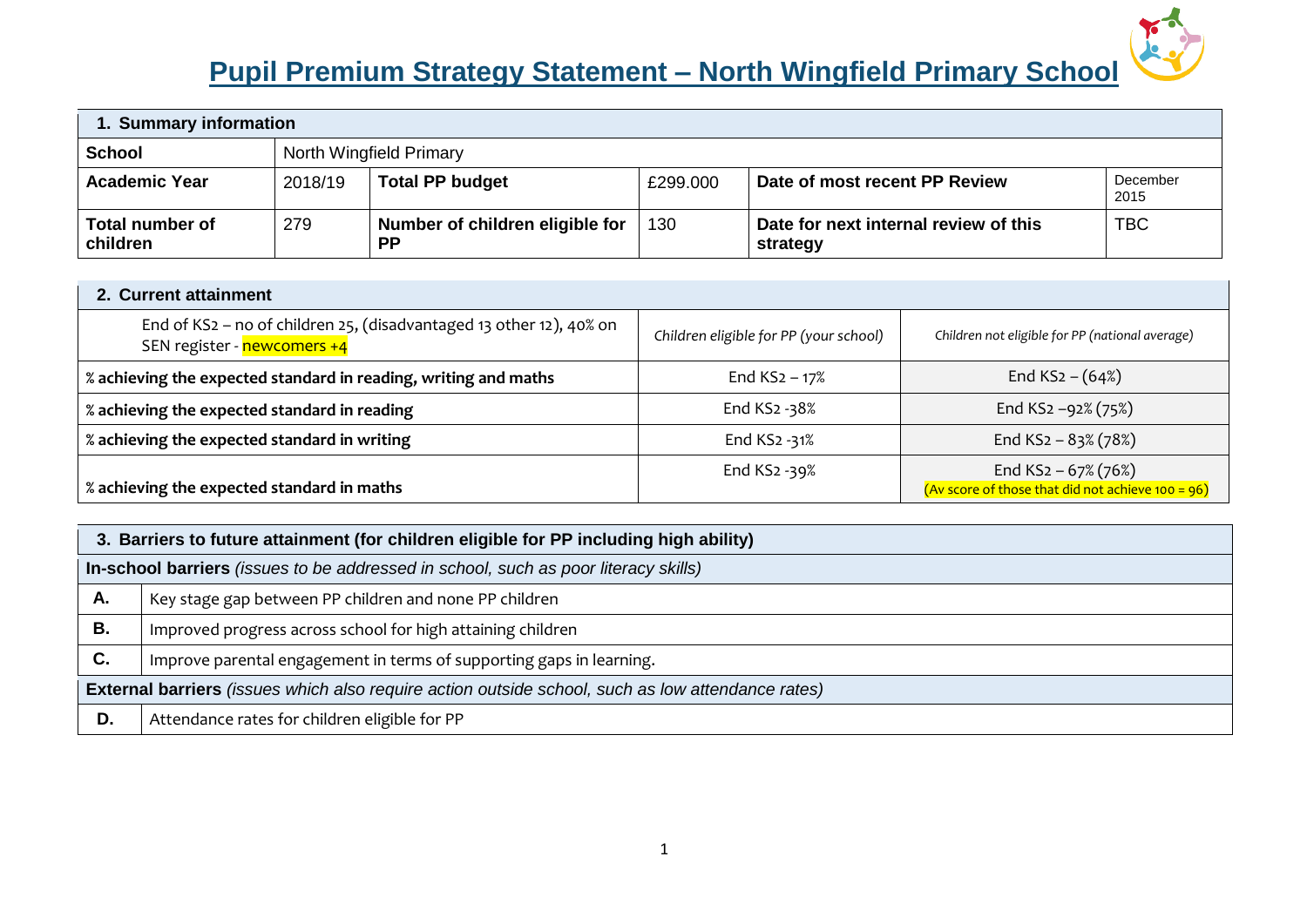|           | 4. Outcomes                                                               |                                                                                                                                                                                                                                                                               |
|-----------|---------------------------------------------------------------------------|-------------------------------------------------------------------------------------------------------------------------------------------------------------------------------------------------------------------------------------------------------------------------------|
|           | Desired outcomes and how they will be<br>measured                         | Success criteria                                                                                                                                                                                                                                                              |
| А.        | Continue to narrow the gap between PP children<br>and none PP children    | Children eligible for PP identified as high ability make as much progress as 'other' children<br>identified as high ability, across Key Stage 2 and Year 2 in maths, reading and writing. Measured<br>by teacher assessments and successful moderation practices established. |
| <b>B.</b> | Continue to improve progress across school for<br>high attaining children | Children eligible for PP identified as high ability make as much progress as 'other' children<br>identified as high ability, in maths, reading and writing. Measured by teacher assessments and<br>successful moderation practices.                                           |
| C.        | Improve parental engagement in terms of home<br>school support            | 100% of parents of children eligible for PP Children fully engage with all school events.                                                                                                                                                                                     |
| D.        | Improve attendance rates for specific<br>disadvantaged children           | 100% children eligible for PP will have attendance rates above 96%                                                                                                                                                                                                            |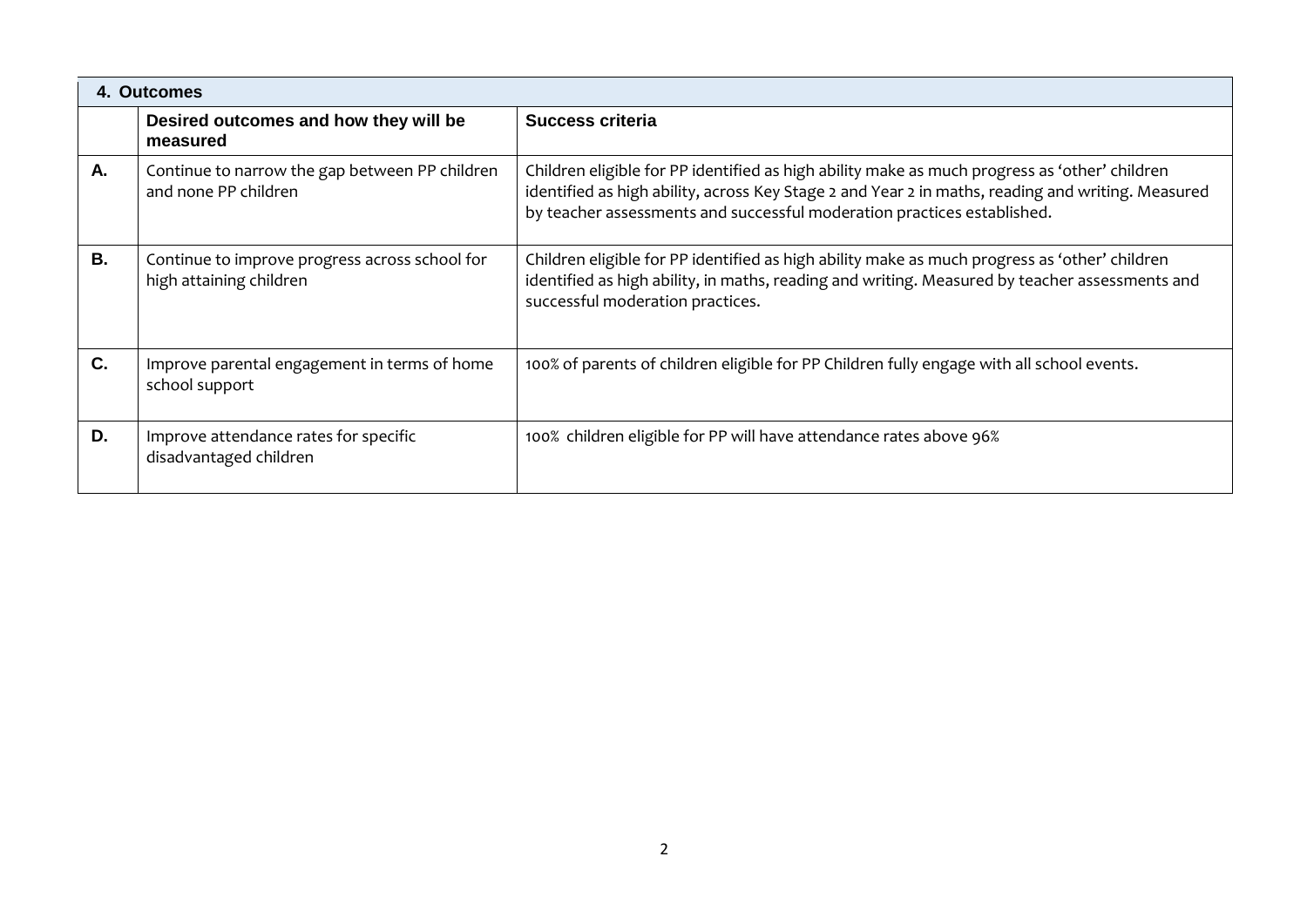### **5. Planned expenditure**

**Academic year 2018/2019**

The three headings below enable schools to demonstrate how they are using the Pupil Premium to improve classroom pedagogy, provide targeted support and support whole school strategies.

### **i. Quality of teaching for all**

| <b>Desired outcome</b>                            | Chosen action/approach                                                                                          | What is the evidence and rationale for this choice?                                                                                                       | How will you ensure it is<br>implemented well?                           | <b>Staff lead</b> | When will you review<br>implementation?                                   |
|---------------------------------------------------|-----------------------------------------------------------------------------------------------------------------|-----------------------------------------------------------------------------------------------------------------------------------------------------------|--------------------------------------------------------------------------|-------------------|---------------------------------------------------------------------------|
| a. Gap continue<br>to narrow                      | Whole school approach to new data<br>analysis tool - OTrack.                                                    | Staff continue to use OTrack.                                                                                                                             | 1:1 staff meetings                                                       | <b>SLT</b>        | Half Termly Data analysis                                                 |
| between PP<br>children and<br>none PP<br>children | Additional support in year groups<br>where there are higher numbers of<br>PP children and need.                 | Staff have had training and have found the new<br>OTrack data analysis tool to be clear and easily<br>accessible.                                         | Moderation across school<br>Monitoring of interventions and<br>impact    |                   | SLT programme of monitoring<br>- planning scrutiny, work book<br>scrutiny |
| (targeting Year<br>$5$ and $6)$                   | Targeted interventions for PP<br>children.                                                                      | Data analysis from last year demonstrates a clear link<br>between targeted support/intervention and progress.                                             | Review and analysis Pupil<br>Premium Assessment Tool                     |                   |                                                                           |
|                                                   | New Pupil Premium Assessment<br>Tracker                                                                         | Pupil progress Meetings held every term. Teachers<br>bring evidence of data analysis and monitoring to each<br>meeting on how PP children are progressing | Reporting to Governors and<br>Governor questions<br>(Half Termly Report) |                   |                                                                           |
|                                                   | Additional HLTA and T.A. support in<br>Year 5 and 6 to enable children to<br>work in smaller groups and ability | Teachers talk confidently about their gap analysis<br>between PP children and none PP children.                                                           | Half termly data analysis<br>Targeted planning                           |                   |                                                                           |
|                                                   | sets.                                                                                                           | Comparisons made with National expectations.<br>Interventions planned and targeted to specific<br>children.                                               | 1:1 meetings with teacher and<br>pupil                                   |                   |                                                                           |
|                                                   |                                                                                                                 | Planning format identifies PP children.                                                                                                                   | Monitoring of marking<br>feedback and peer/self-                         |                   |                                                                           |
|                                                   |                                                                                                                 | Children's work monitored on a regular. Feedback<br>given with points to consider.                                                                        | assessment to support next<br>steps                                      |                   |                                                                           |
|                                                   |                                                                                                                 | HLTA had a positive impact on outcomes last year in<br>KS2 and following the outcomes of last year's SATs we                                              | Governor interviews with<br>children                                     |                   |                                                                           |
|                                                   |                                                                                                                 | have chosen to focus skilled support in upper KS2                                                                                                         | Feedback and analysis<br>shared with Governors                           |                   |                                                                           |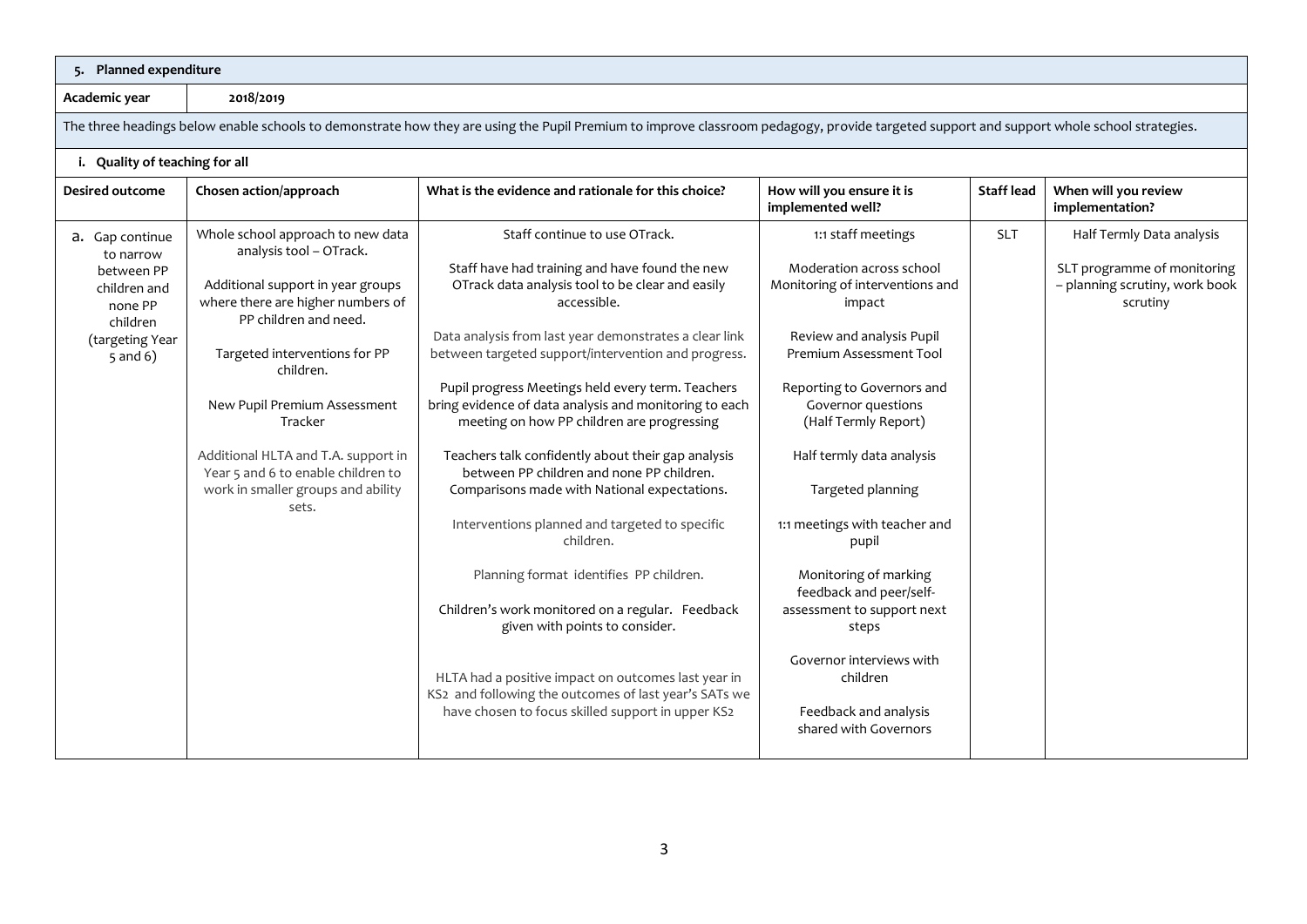| B. Improved<br>progress across<br>school for high<br>attaining children | Targeted planning format introduced<br>CPD to support staff in assessment<br>analysis<br>Targeted interventions for high<br>attaining PP children<br>Targeted teacher led after school<br>clubs                                                                  | High ability pupils eligible for PP are making less progress<br>than other higher attaining pupils.<br>We want to ensure that PP pupils can achieve high<br>attainment as well as simply 'meeting expected<br>standards'.<br>We are mindful of the whole child and from research<br>from the EEF, it is crucial that the boosting of confidence<br>and self-esteem of each child is at the centre of all that<br>we do.                                                                                                                                                                                                                                                                                                                                                                         | Work scrutiny from SLT, HT and AT<br>- feedback and next steps shared<br>with staff<br>Pupil voice<br>Moderation with Teaching and<br>Learning consultant<br>Intervention tracking<br>Governor interviews with children<br>Feedback and analysis shared with<br>Governors | <b>SLT</b> | Half Termly Data analysis<br>SLT programme of<br>monitoring |
|-------------------------------------------------------------------------|------------------------------------------------------------------------------------------------------------------------------------------------------------------------------------------------------------------------------------------------------------------|-------------------------------------------------------------------------------------------------------------------------------------------------------------------------------------------------------------------------------------------------------------------------------------------------------------------------------------------------------------------------------------------------------------------------------------------------------------------------------------------------------------------------------------------------------------------------------------------------------------------------------------------------------------------------------------------------------------------------------------------------------------------------------------------------|---------------------------------------------------------------------------------------------------------------------------------------------------------------------------------------------------------------------------------------------------------------------------|------------|-------------------------------------------------------------|
| c. Improve parental<br>engagement in<br>terms of home<br>school support | 100% parents access Dojo Class site<br>Invite parents regularly into class to<br>view own child's books/work<br>SLT to arrange a number of parents in<br>school activities such as Phonics, SEN,<br>Maths etc.<br>Continue to support transitions into<br>school | Analysis of lines of communication shows that<br>technology is a regularly successful method of<br>communicating with parents.<br>SLT have targeted tasks of working in a range of ways<br>with parents/carers.<br>Past involvement with parents is most successful when<br>they are invited in school to take part in their child's<br>learning or to have regular updates on their child's<br>progress.<br>We want to start the support process and guidance on<br>school readiness a term earlier to allow more time to<br>develop home school relationships and clear<br>expectations for supporting children in having the best<br>possible to start to school (evidence highlighted in EEF<br>toolkit - collaborative learning is one of the effective<br>strategies to closing the gap). | Parental feedback<br>Attendance and evaluations from<br>the group<br>Feedback shared with Governors                                                                                                                                                                       | <b>SLT</b> | <b>Half Termly</b><br>SLT programme of<br>monitoring        |
| <b>Total budgeted cost</b>                                              |                                                                                                                                                                                                                                                                  |                                                                                                                                                                                                                                                                                                                                                                                                                                                                                                                                                                                                                                                                                                                                                                                                 |                                                                                                                                                                                                                                                                           |            | £172.999                                                    |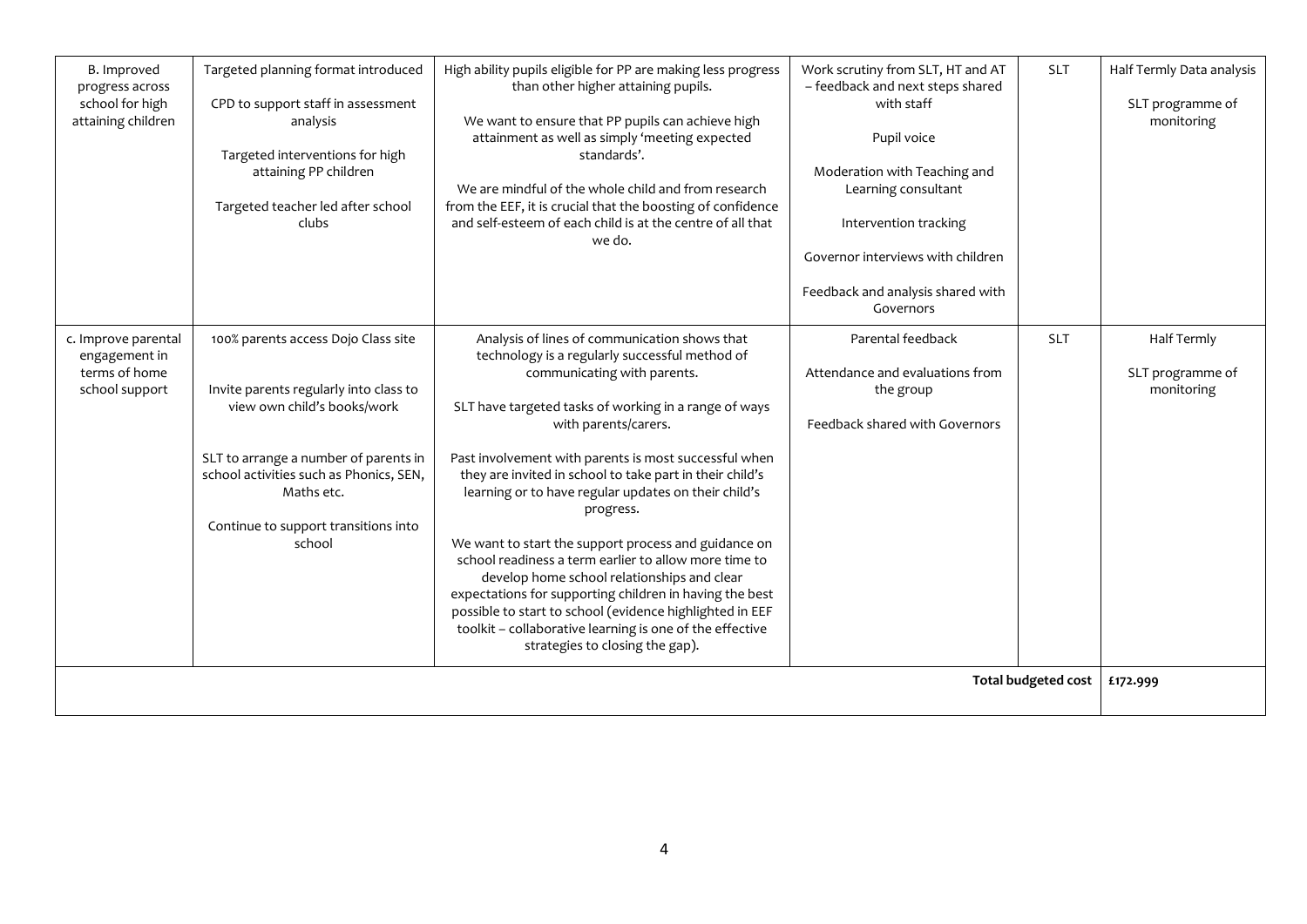| ii. Targeted support                                                                               |                                                                                                                                                                                                                                                                                                                                                                                      |                                                                                                                                                                                                                                                                                                                                                                                                                                                                                                                                                                                                                                                                                |                                                                                                                                                                                                                                                                                                                                 |                    |                                         |
|----------------------------------------------------------------------------------------------------|--------------------------------------------------------------------------------------------------------------------------------------------------------------------------------------------------------------------------------------------------------------------------------------------------------------------------------------------------------------------------------------|--------------------------------------------------------------------------------------------------------------------------------------------------------------------------------------------------------------------------------------------------------------------------------------------------------------------------------------------------------------------------------------------------------------------------------------------------------------------------------------------------------------------------------------------------------------------------------------------------------------------------------------------------------------------------------|---------------------------------------------------------------------------------------------------------------------------------------------------------------------------------------------------------------------------------------------------------------------------------------------------------------------------------|--------------------|-----------------------------------------|
| Desired outcome                                                                                    | Chosen action/approach                                                                                                                                                                                                                                                                                                                                                               | What is the evidence and rationale for this choice?                                                                                                                                                                                                                                                                                                                                                                                                                                                                                                                                                                                                                            | How will you ensure it is<br>implemented well?                                                                                                                                                                                                                                                                                  | Staff lead         | When will you review<br>implementation? |
| A. Gap narrows<br>between PP<br>children and none<br>PP children<br>(targeting Year 5)<br>and $6)$ | <b>Targeted interventions</b><br>1st for Number (Ks1)<br>Number Sense (KS2)<br>Lexia<br>Project X<br>Speed up<br>5 minute box<br><b>ELS</b><br>1:1 reading support<br>Positive Play<br>Nurture group<br><b>ELSA</b><br><b>IDL</b> Cloud<br>Times Tables Rock star<br>HLTA group support<br>Setting of children in smaller groups<br>Times table Rock star maths<br>learning platform | We want to offer high quality teaching to all these<br>children to drive up results. Many different evidence<br>sources including the National College for Teaching<br>and Leadership (National College) has published a<br>report summarising good practice on closing the<br>attainment gap under the 2014 primary National<br>Curriculum highlights the importance of outstanding<br>practice and targeted support as key drivers for<br>improving progress.<br>Data analysis from last year demonstrates a large<br>impact on outcomes on from HLTA booster work.<br>Both teachers in Year 6 are good teachers and have a<br>proven record of accomplishment and outcomes. | A timetable organised to ensure<br>staff delivering provision have<br>sufficient preparation and<br>delivery time.<br>Data analysis from individual<br>interventions.<br>Monitoring of interventions and<br>impact.<br>Pupil Voice.<br>Governor interviews with<br>children.<br>Feedback and analysis shared<br>with Governors. | CT's<br><b>SLT</b> | Daily                                   |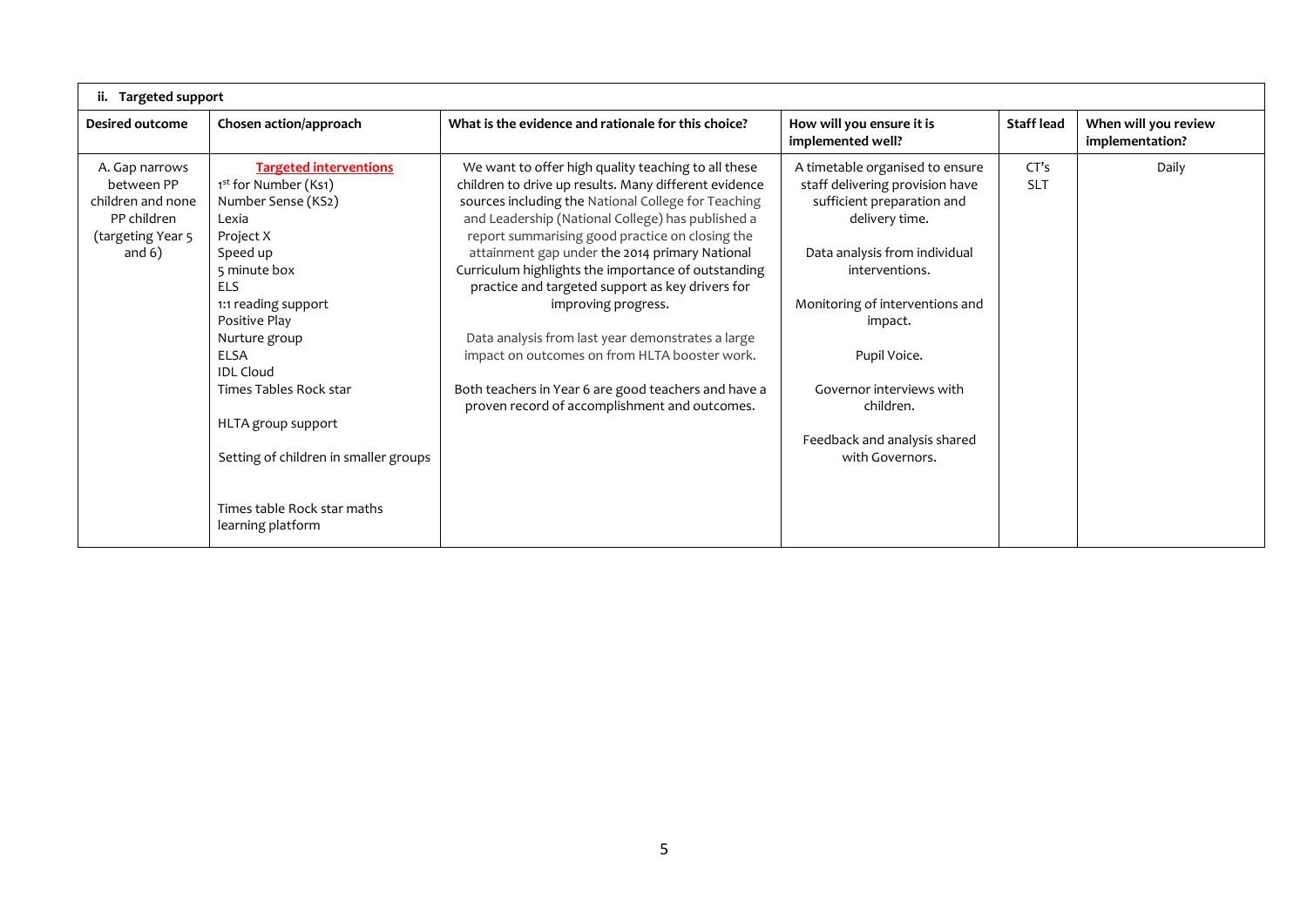| Half Termly |
|-------------|
|             |
|             |
|             |
|             |
|             |
|             |
|             |
|             |
|             |
|             |
|             |
|             |
|             |
|             |
|             |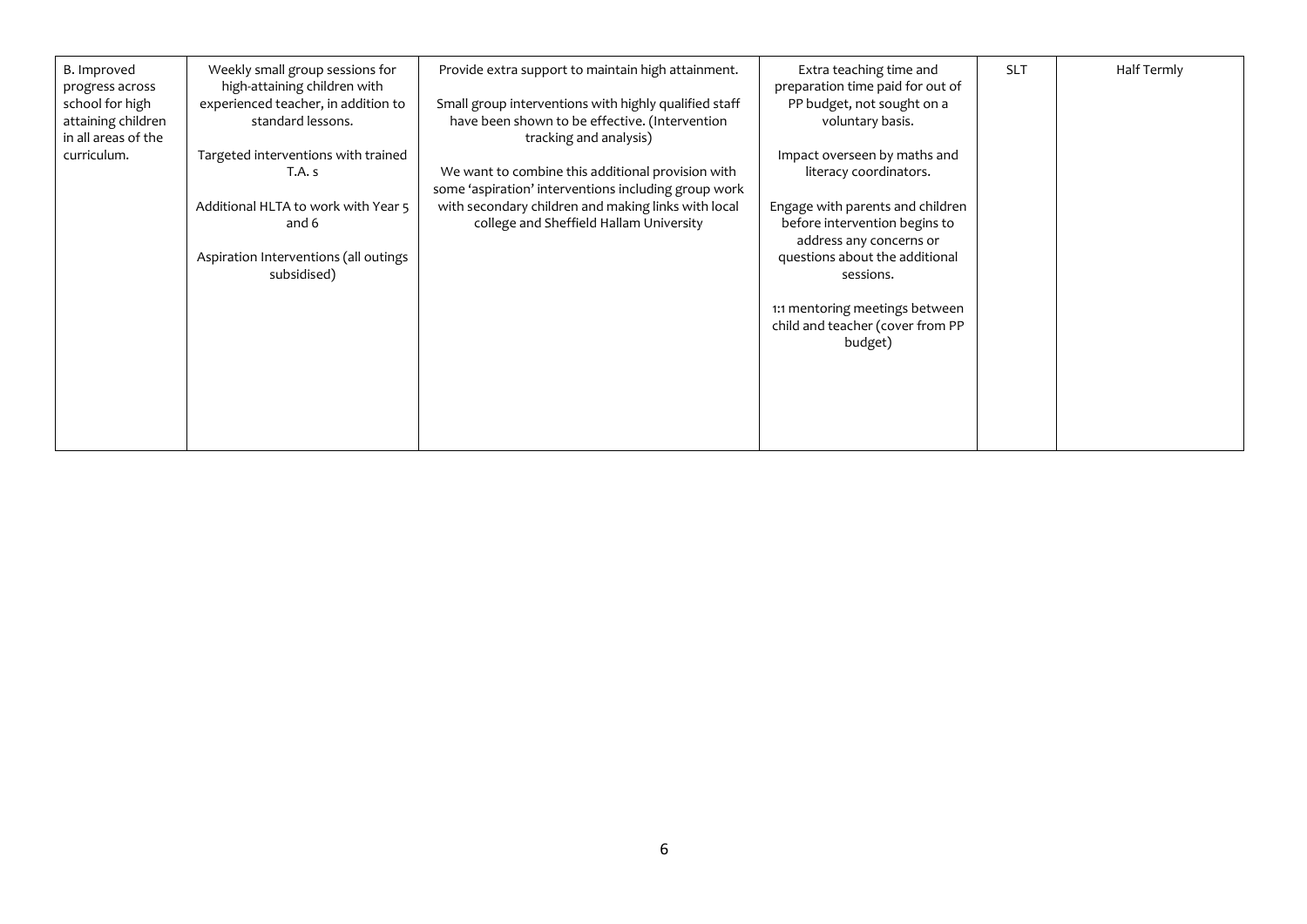| c. Improve parental<br>engagement in<br>terms of home<br>school support | Regular updates on class dojo.<br>Sharing of good work and progress<br>on class dojo.                                      | We have to be mindful of the best ways to engage<br>parents in their busy daily lives.<br>Parents need to have as many opportunities to see                                                                                                                                                              | • Parental feedback.<br>• Attendance and evaluations<br>from the group.                                                                     | <b>SLT</b>                 | Half Termly<br>SLT programme of<br>monitoring |
|-------------------------------------------------------------------------|----------------------------------------------------------------------------------------------------------------------------|----------------------------------------------------------------------------------------------------------------------------------------------------------------------------------------------------------------------------------------------------------------------------------------------------------|---------------------------------------------------------------------------------------------------------------------------------------------|----------------------------|-----------------------------------------------|
|                                                                         | Regular opportunities for parents to<br>come into school and view their<br>own child's books                               | how their children are progressing. By offering regular<br>opportunities to come into school and see their child's<br>work, parents will have a clear understanding of<br>progress.                                                                                                                      | • Feedback shared with<br>Governors.                                                                                                        |                            |                                               |
|                                                                         | Regular meetings for parents to<br>attend on how they can support<br>their children.<br>e.g Phonics Meeting                | By providing a range of opportunities to take part in<br>cross curricular events, parents will feel involved in the<br>life of school.                                                                                                                                                                   |                                                                                                                                             |                            |                                               |
|                                                                         | Cross curricular days where parents<br>invited into school<br>Starting Nursery/starting school/<br>community opportunities | Starting Nursery/School is a prime time to engage and<br>support parents.<br>Parents are 'children's first and most enduring<br>educators' (Curriculum Guidance for the Foundation<br>Stage, QCA 2000), making partnership with parents and<br>carers essential if early years practitioners are to plan |                                                                                                                                             |                            |                                               |
|                                                                         |                                                                                                                            | effectively for a child's learning.<br>Messy Play/Wiggle and Jiggle                                                                                                                                                                                                                                      |                                                                                                                                             |                            |                                               |
| D. Improve<br>attendance rates                                          | Half Termly Attendance letters<br>Class Attendance Awards in<br>assembly                                                   | Many evidence sources such as National Strategies,<br>Gov.uk and DfE highlights the impact of poor<br>attendance on progress, attainment and wellbeing.<br>It is crucial that all children have the best opportunity                                                                                     | • Weekly attendance tracking<br>• Engagement with parents<br>• Engagement with children<br>• Learning Mentor interventions<br>with children | HT/LM                      | Weekly                                        |
|                                                                         | Individual attendance awards<br>1:1 support for parents/carers<br>Link work with EWO                                       | to succeed. Children who are late to school, miss<br>learning and time with friends suffer from low self-<br>esteem, which in turn affects outcomes. Our<br>engagement with parents is key to improving<br>attendance as highlighted by the Sutton Trust.                                                |                                                                                                                                             |                            |                                               |
|                                                                         | Attendance figures for whole<br>school shared weekly with<br>parents/carers                                                |                                                                                                                                                                                                                                                                                                          |                                                                                                                                             |                            |                                               |
|                                                                         |                                                                                                                            |                                                                                                                                                                                                                                                                                                          |                                                                                                                                             | <b>Total budgeted cost</b> | £98.999                                       |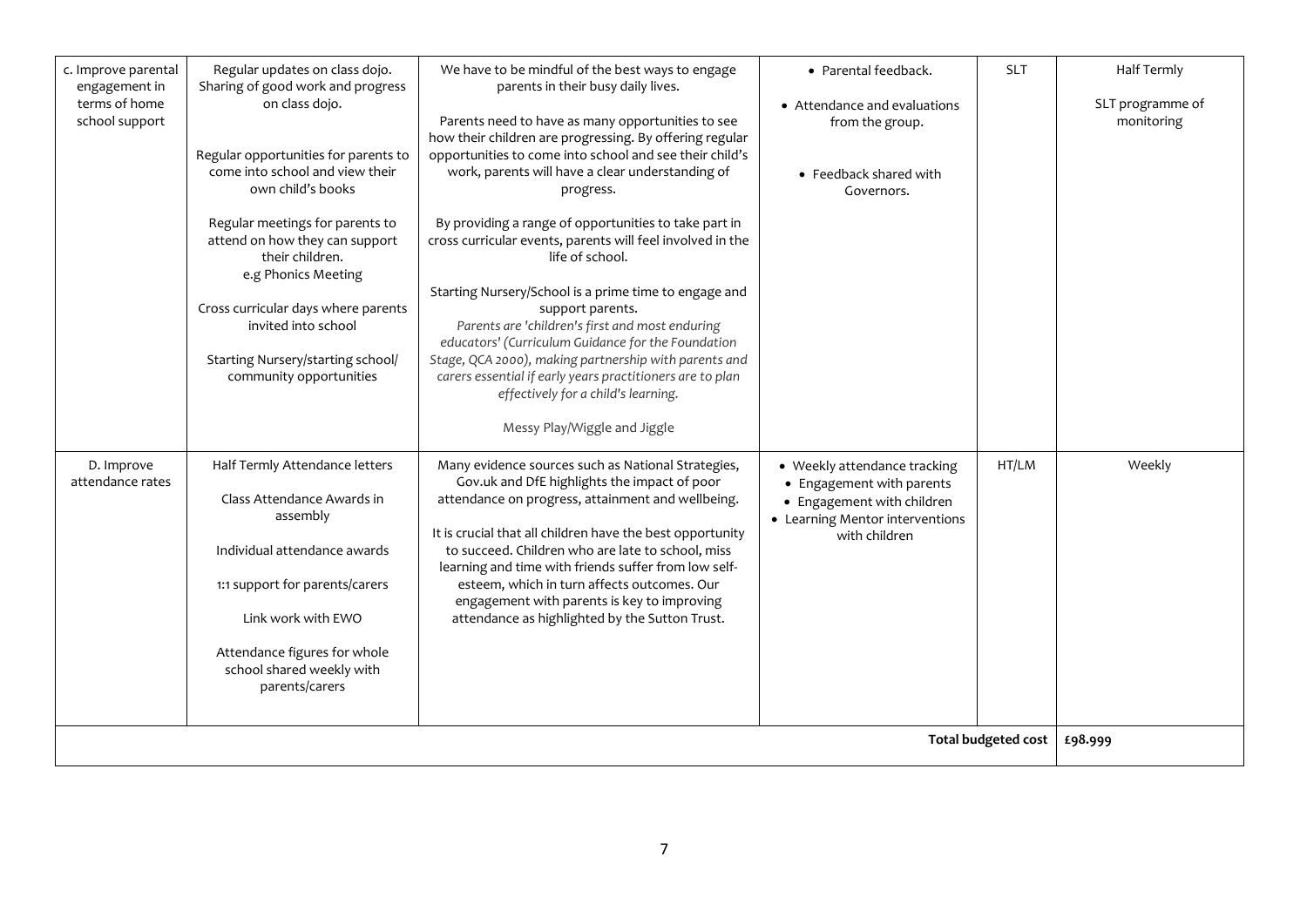| Other approaches                                                       |                                                                                                                                                                                                                                                                                                                                                                                                                  |                                                                                                                                                                                                                                                                                                                        |                                                                                                                                                                                                                                                                                                                                                                                |                            |                                         |
|------------------------------------------------------------------------|------------------------------------------------------------------------------------------------------------------------------------------------------------------------------------------------------------------------------------------------------------------------------------------------------------------------------------------------------------------------------------------------------------------|------------------------------------------------------------------------------------------------------------------------------------------------------------------------------------------------------------------------------------------------------------------------------------------------------------------------|--------------------------------------------------------------------------------------------------------------------------------------------------------------------------------------------------------------------------------------------------------------------------------------------------------------------------------------------------------------------------------|----------------------------|-----------------------------------------|
| <b>Desired outcome</b>                                                 | Chosen action / approach                                                                                                                                                                                                                                                                                                                                                                                         | What is the evidence and rationale for this<br>choice?                                                                                                                                                                                                                                                                 | How will you ensure it is<br>implemented well?                                                                                                                                                                                                                                                                                                                                 | <b>Staff lead</b>          | When will you review<br>implementation? |
| PP children are confident<br>and outgoing and hold<br>high aspirations | CPD on P4C and PSHE<br>Children apply to be chosen to attend<br>training to become a peer listener<br>Selected children will receive 2<br>training sessions from 'Peer Listener'<br>training<br>Whole school Mindfulness training -<br>Mindfulness taught across the school<br>Mums and Tots (0-3 years) group for<br>local community run by experienced<br>teacher and Nursery Nurse<br>Lunchtime Support Group | We are mindful of the whole child and from<br>research from the EEF, it is crucial that the<br>boosting of confidence and self-esteem of each<br>child is at the centre of all that we do.<br>Through continuing CPD on P4C and PSHE along<br>with Kagan, children are providing with life skills<br>and independence. | • Regular review of planning to<br>analyse depth and breadth of<br>the curriculum by SLT, HT and<br>• Analysis of engagement in<br>lessons<br>. Work scrutinies by SLT, HT and<br>AT<br>• Feedback from aspirations day<br>• 1:1 mentoring meetings<br>between child and teacher<br>• Governor interviews with<br>children<br>• Feedback and analysis shared<br>with Governors | <b>SLT</b>                 | <b>Half Termly</b>                      |
|                                                                        |                                                                                                                                                                                                                                                                                                                                                                                                                  |                                                                                                                                                                                                                                                                                                                        |                                                                                                                                                                                                                                                                                                                                                                                | <b>Total budgeted cost</b> | £27.002                                 |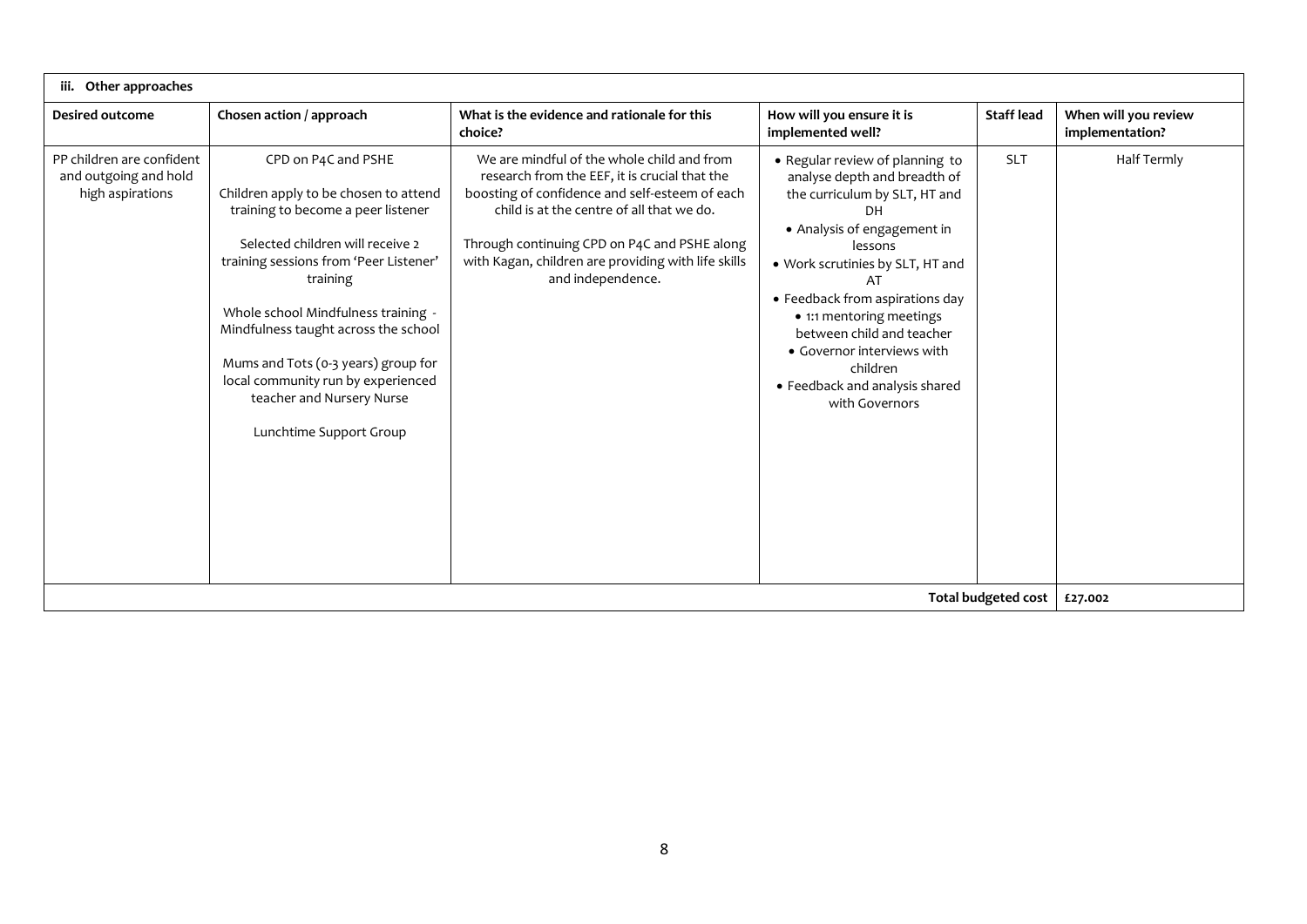|                                   | 6. Review of expenditure                                                                                                                                                                                                                                                                                            |                                                                                                                                                                                                                                                                                                             |                                                                                |            |  |  |
|-----------------------------------|---------------------------------------------------------------------------------------------------------------------------------------------------------------------------------------------------------------------------------------------------------------------------------------------------------------------|-------------------------------------------------------------------------------------------------------------------------------------------------------------------------------------------------------------------------------------------------------------------------------------------------------------|--------------------------------------------------------------------------------|------------|--|--|
| <b>Previous Academic Year</b>     |                                                                                                                                                                                                                                                                                                                     | 2017 - 2018                                                                                                                                                                                                                                                                                                 |                                                                                |            |  |  |
| i. Quality of teaching for all    |                                                                                                                                                                                                                                                                                                                     |                                                                                                                                                                                                                                                                                                             |                                                                                |            |  |  |
| <b>Desired outcome</b>            | Chosen action/approach                                                                                                                                                                                                                                                                                              | Estimated impact: Did you meet the success criteria?<br>Include impact on children not eligible for PP, if<br>appropriate.                                                                                                                                                                                  | Lessons learned<br>(and whether you will continue with this<br>approach)       | Cost       |  |  |
| Narrow the Gap for PP<br>children | Experienced and outstanding<br>teachers placed in Year 6<br>Additional support placed in<br>Years 5 and 2 regards to<br>moderation of work.<br>Targeted interventions for PP<br>children<br>Collaborative learning through<br>Kagan<br>Additional HLTA support and<br>additional boosters for Year 5/6<br>children. | High quality teaching provided targeted support as key<br>drivers for improving progress.<br>Data analysis from last year demonstrates a large impact<br>on outcomes on EGPS from HLTA booster work.<br>Both teachers in Year 6 are outstanding and have a proven<br>record of accomplishment and outcomes. | We will continue the approach and now have<br>strong teacher in years 5 and 6. | £51,832.62 |  |  |